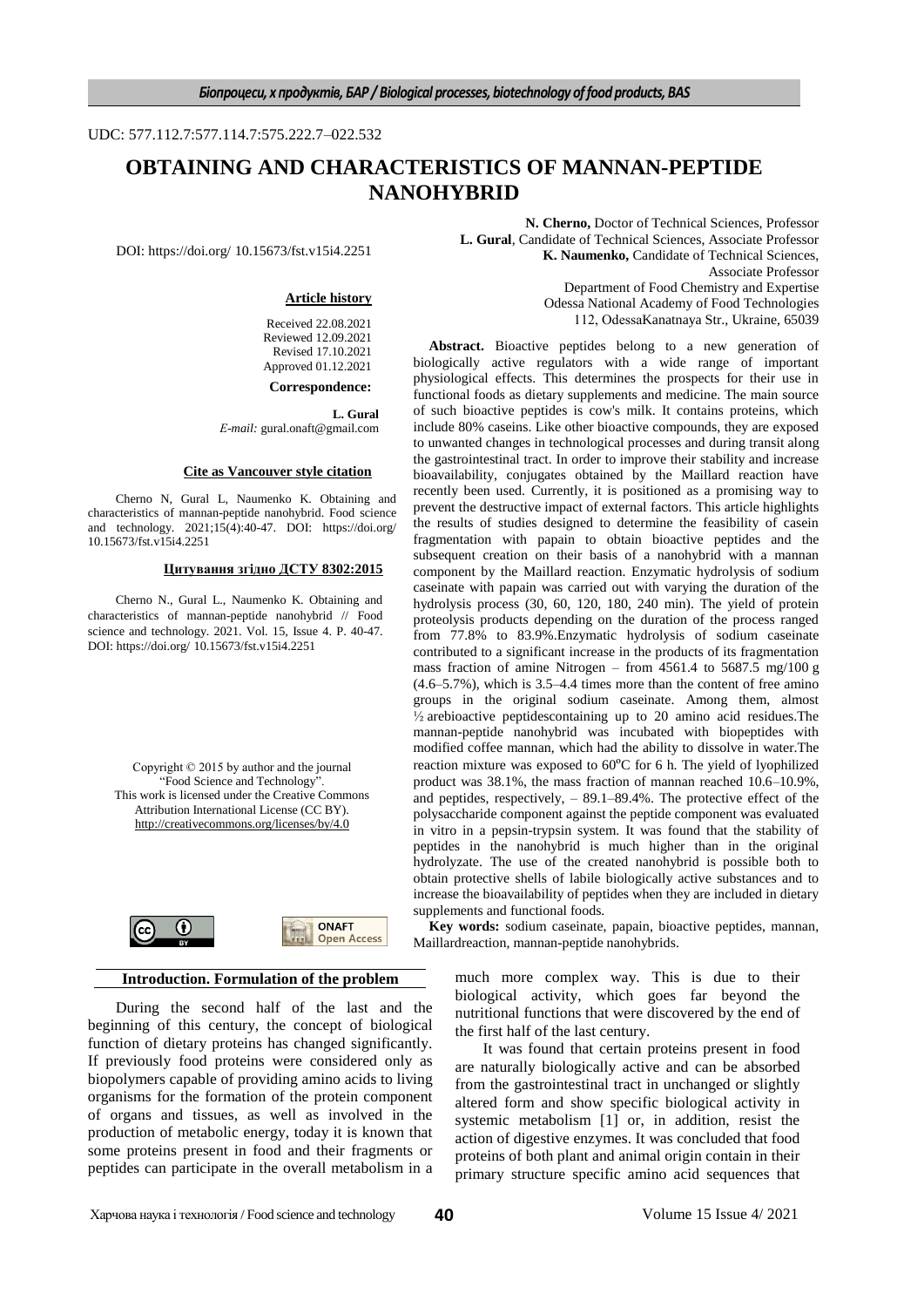when cleaved by proteolytic enzymes or specific chemical reagents may exhibit a variety of biological activity that was hidden in the structure of the original native protein. It is believed that the use of products of artial destruction of protein as a whole and / or their individual fractions will be given greater priority in the creation of food additives and the development of foods with specific physiological functionality. Only in the United States of North America, Canada, some European countries have developed and used functional products using bioactive peptides [1,2].

However, the problem of instability of bioactive (BP) to proteolytic digestion limits their use in biological environments due to the functional diversity and aggressiveness of endogenous proteases. Although many strategies have been developed to improve the proteolytic stability of peptides [3,4] including cyclization, and ingredients for dietary nutrition based on peptides [5] modification of the chain and functional groups, proteolytic stability (BP) still remained low.

Strategies based on nanotechnological approaches are considered to be a promising way to stabilize biologically active substances and increase their bioavailability. These include conjugation of these substances with other structures, including polysaccharides, which can protect the target substance from aggressive gastrointestinal environment. Polysaccharide nanohybrids can be obtained by a number of techniques: by electrostatic interaction, heat treatment of electrostatic nanocomplexes between proteins and polysaccharides at a temperature higher than the denaturation temperature of the protein. Unlike native proteins, native polysaccharides or electrostatic complexes without heat treatment, heattreated nanocomplexes have shown high resistance to dissociation or ggregation when the pH, temperature or salt concentration changes. Therefore, heat-treated nanocomplexes have significant potential as means for encapsulation and stabilization of biologically active substances (BAS). A special form of nanohybridization is chemical conjugation based on the Maillard reaction. This reaction occurs naturally between the amino groups of proteins/peptides and the carbonyl group.

### **Analysis of recent research and publications**

Bioactive peptides (BP) are defined as specific fragments present in the original sequence of the precursor protein but when released under the action of proteolytic enzymes can interact with specific receptors, positively affecting the physiological functions of the body [6-9].

Today BP is a new generation of biologically active regulators with a wide range of important physiological effects. This determines the prospects for their use in functional foods, as well as dietary supplements and medicines [10,11].

Cow's milk, cheese and dairy products are the main sources of BP and peptides derived from food [12]. Milk contains approximately 3.5% protein, of which 80% is casein and 20% is whey protein. The multifunctional properties of biologically active milk proteins are gaining more and more recognition. The activity of peptides is based on their inherent amino acid composition and sequence. The size of bioactive milk peptide sequences, which are known to have multifunctional properties, can vary from two to twenty amino acid residues [13].

The most common method of obtaining BP from milk is enzymatic hydrolysis. Digestive enzymes and combinations of various proteinases, including alkalase, chymotrypsin, pepsin and thermolysin, as well as enzymes from bacterial and fungal sources are also used to produce PD from various proteins. BP derived from milk become active after release from the precursor protein, where they are encrypted by digestion or proteolysis both in vivo and in vitro [1].

Characterization of the peptide sequence allowed to establish the path of hydrolysis of casein, which leads to the formation of small peptides. It was found that the action of the plasma-like enzyme that acts on certain lysine residues is the primary stage of casein degradation. This stage is followed by endopeptidase and / or exopeptidase-mediated cleavage of oligopeptides to form many short peptides with one or more amino acid residues [14].

The list of physiological activities of casein peptides is extremely wide. For example, it is antimicrobial, immunomodulatory activity, antihypertensive, probiotic, antioxidant and other physiological effects [15-16].

Here are some examples that illustrate the physiological effects of bioactive peptides.

Chimezine cleavage of casein yielded a peptide that exhibits antimicrobial activity against Staphylococcus spp., Sarcina spp., Bacillus subtilis, Streptococcus pyogenes. Lactoferramine, extracted as a fragment of lactoferrin, exhibits inhibitory activity against Streptococcus mutans, E. coli, B. subtilis and Pseudomonas aeruginosa [17].

Many cytochemical studies have shown that casein-derived immunomodulatory PDs are associated with the stimulation and proliferation of human lymphocytes, phagocytic activity of macrophages, antibody synthesis, and cytokine regulation [15].

Cytomodulatory peptides produced from casein can inhibit the growth of cancer cells by stimulating the activity immunocompetent cells [18].

Casein macropeptide (CMP) promotes the growth of bifidobacteria or lactobacilli that suppress intestinal infection [19].

Antioxidant peptides derived from casein consist of five to eleven hydrophobic amino acids, including proline, histidine, tyrosine. They can function by absorbing or preventing the formation of free radicals as well as inhibiting the enzymatic and non-enzymatic peroxidation of lipids [16,20].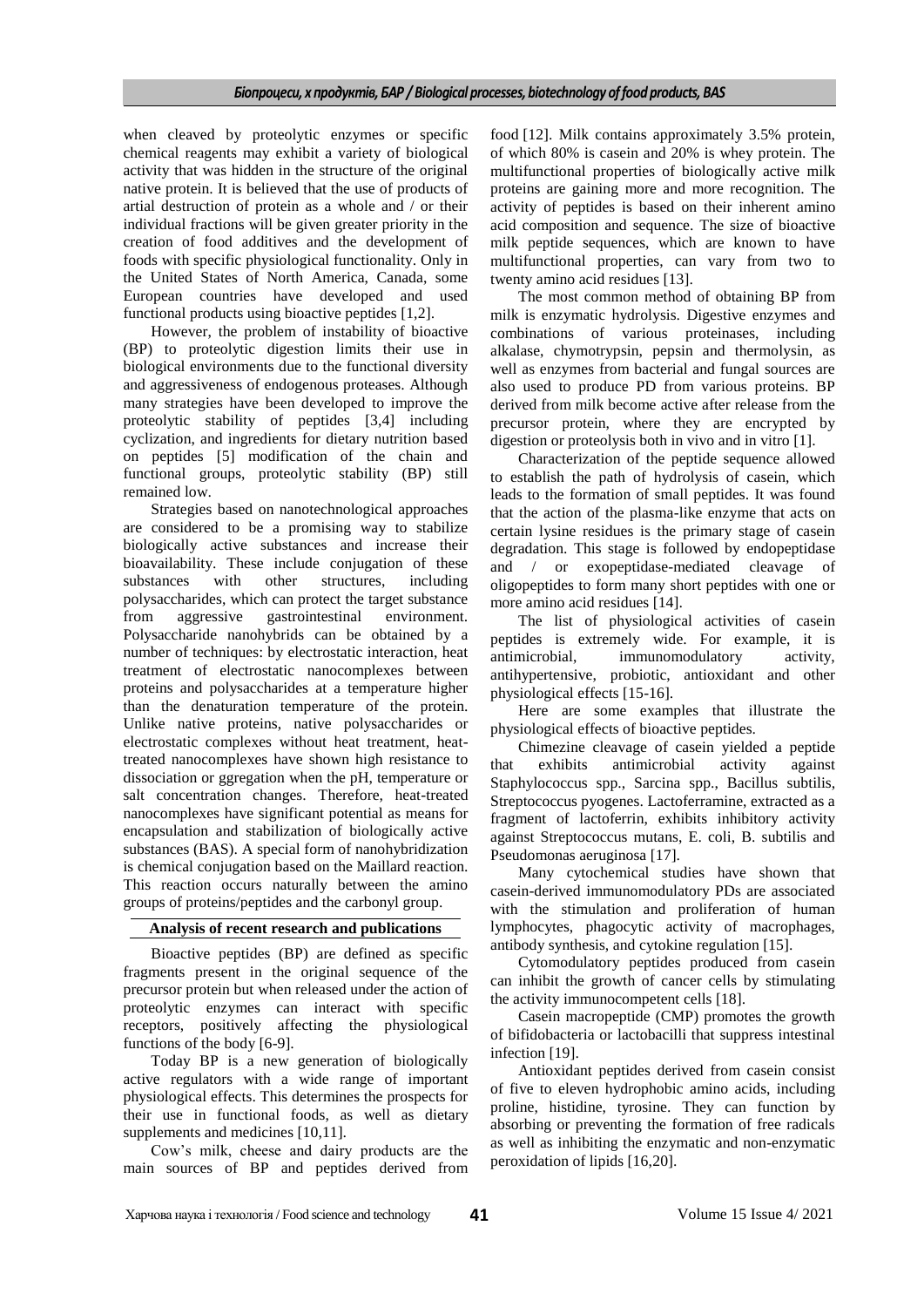#### *Біопроцеси, х продуктів, БАР / Biological processes, biotechnology of food products, BAS*

BP like other bioactive compounds can undergo undesirable changes in technological processes and during transit along the gastrointestinal tract. In order to improve their stability and increase bioavailability conjugates derived from the Maillard reaction have recently been used which is now positioned as the latest way to prevent the destructive effects of external factors [21].

The Maillard reaction is a complex chemical condensation reaction that occurs between nucleophilic groups of amino acids, peptides or proteins with reactive carbonyl groups of reducing sugars. It ends with the formation of complex mixtures of aromatic compounds and macromolecular pigments of melanoidins [22].

In Figure 1 shows a fragment of the melanoidin molecule which illustrates the complexity of the structure of this substance which there are still discussions in the scientific community around.



**Fig. 1. The structure of the fragment of melanoidin polymer (glc -D-glucose residue) [23]**

The prevailing opinion in the national literature is that melanoidins are compounds that have a negative effect on the human body. However foreign researchers emphasize the beneficial properties of the products of the Maillard reaction due to the fact that it is natural to the human body and occurs under controlled conditions, and this avoids the formation of unwanted compounds.

Beneficial properties of melanoidins include antioxidants, antimicrobials, immunomodulatory properties as well as the ability to bind heavy metal ions. It is believed that their antioxidant action is due to the presence in these compounds of conjugated double bonds in heterocyclic and quinoid units. The antimicrobial action of melanoidins has been linked to the formation of hydrogen peroxide in the Maillard reaction which inhibits the growth of Escherichia coli and Listeria innocua [24].

It is believed that coffee melanoidins reduce the risk of cancer, increase the synthesis of enzymes of the glutathione-S-transferase family which neutralize various xenobiotics [25].

Today the melanoidin reaction has become widely used in the field of creating the latest nanostructures designed to correct the technological properties of food systems. Much attention has been paid to the development of Maillard conjugates as functionally physiological ingredients and preparation. The following are examples of using the Maillard reaction in these areas.

The authors of the review [26], which examines in detail the current methods of obtaining nanosystems formed by conjugation of proteins / peptides with polysaccharides by the Maillard reaction. They noted that such nanohybrids are promising since they achieve the desired stability of the protein component due to the high stability of polysaccharides.

Nanostructures from conjugates of tare gum and  $\alpha$ lactalbumin were obtained by the Mayar reaction using the method of dry heating of lyophilized or spray-dried mixtures. Glycosylation was shown to be more intense in lyophilized mixtures. Nanostructures with average sizes less than 300 nm were formed at different values of temperature, pH and heating time [27].

Adi Seifert et al. [28] by combining galactooligosaccharides with lactoferrin hydrolysis products based on the Maillard reaction under mild conditions a prebiotic conjugate was obtained. It is shown that it resists digestion in the stomach. The growth rate of the model probiotic bacterium (Lactobacillus casei) in the conjugates was found to be twice as high as in the unconjugated components. The authors believe that they have proposed a new generation of prebiotics – protein-oligosaccharide conjugates because no existing prebiotic product contains protein. Yan Zhou et al. [29] used the Maillard reaction to obtain a conjugate of hydrolysis products of soy protein isolate with dextrin at dry heating, temperature of 60 °C and relative humidity of 79 %. The maximum yield of the conjugate was obtained using components each of which had a molecular weight of 40 kDa. The conjugate was then used to improve the physical stability of the nanoemulsions.

**The purpose** of the research was to determine the feasibility of casein fragmentation with papain to obtain BP and subsequent creation on their basis of a nanohybrid with a mannan component by the Maillard reaction.

To achieve the purpose, the following **objectives** were defined:

– substantiate the conditions for obtaining BP by enzymatic hydrolysis of sodium caseinate using papain and provide a characteristic of BP;

– to obtain a carbohydrate-peptide nanohybrid by the Maillard reaction to protect BP from degradation and during transit along the gastrointestinal tract;

– to evaluate the stability of the peptide component of the carbohydrate-peptide nanohybrid *in vitro*.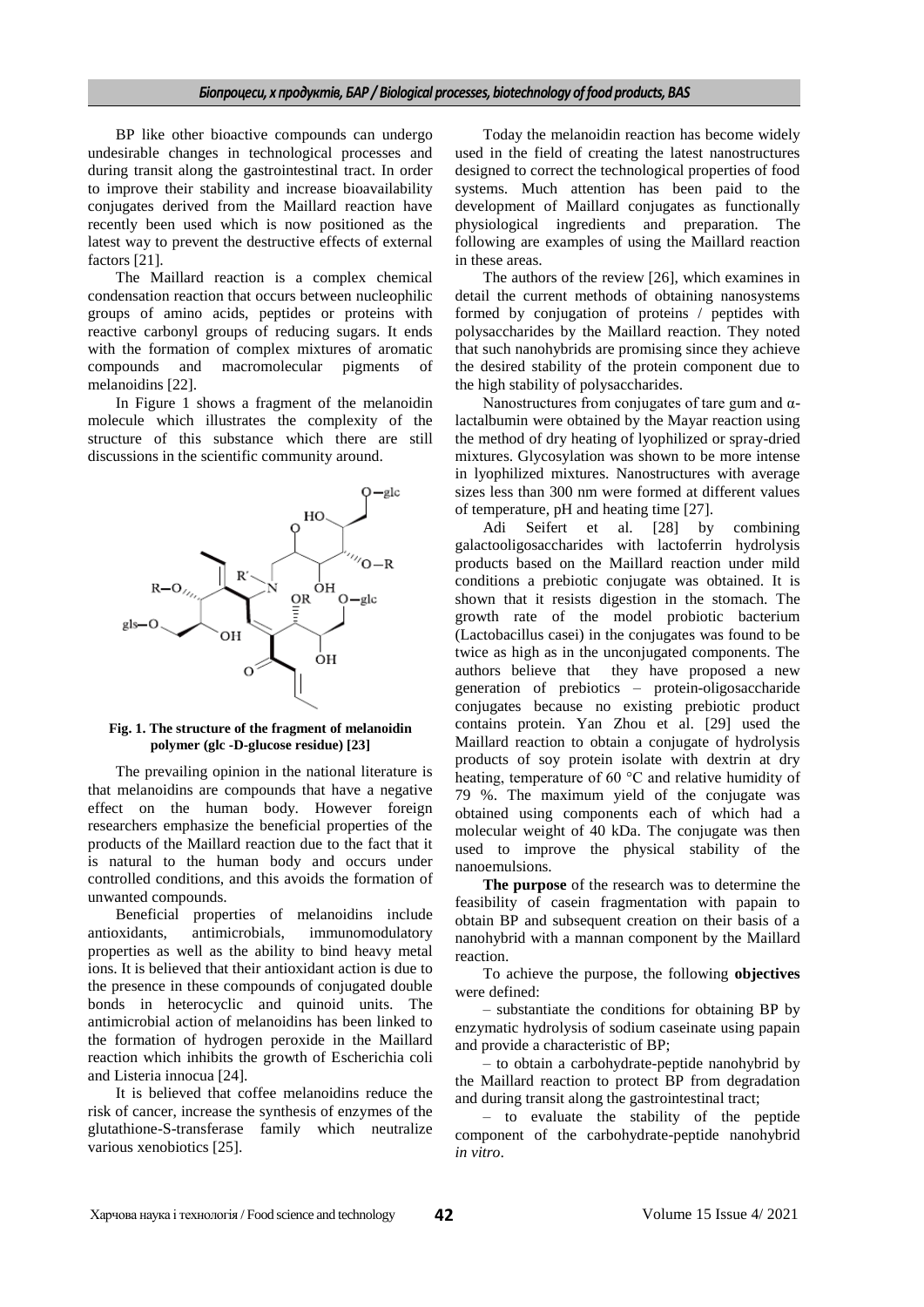#### **Research materials and methods**

In studies to obtain bioactive casein peptides used water-soluble sodium caseinate Excellion EM 7 (Friesland Compania DMV B.V., Netherlands) and the enzyme preparation papain of plant origin with protelitic activity of 6000 units/mg ("Loba-Chemie", Austranal-Präparate, Austria). Sephadex G-100 (GE Healthcare, USA) and Molselect G-15 (Hungary) were used for liquid column chromatography. As internal standards of molecular weights for calibration of chromatographic columns we used a set of markers of dextrans with molecular weights of 9–11, 35–45, 70, 100 kDa (Pharmacia, Sweden), glucose and maltose (LLC "PHARMACTIVE", Ukraine), raffinose (LLC "KHIMPROMRESURSY-LD", Ukraine), glycine (Merck KGaA, Germany), a set of proteins with a molecular weight of 10–250 kDa Page Ruler TMP restained Protein Ladder (Fermentas, Lithuania), trypsin from the pancreas of cattle (molecular weight 22680–23800 Da, JSC "Olaine Chemical Plant BIOLAR", Latvia), lysozyme of chicken egg protein 3x crystallized (molecular weight 14500 Da, Sigma-Aldrich, USA).Pepsin from porcine gastric mucosa with an activity of 2500 units/mg protein (Sigma-Aldrich, USA) and trypsin from pancreatic gland with activity 1000–2000 units/mg of dry matter (JSC "Olainsky Chemical Plant BIOLAR", Latvia) was used in a study to model the digestion of hydrolysis products of sodium caseinate and them in the mannan-peptide conjugate.The studies also used biomodified watersoluble mannan of coffee sludge obtained at the Department of Food Chemistry and Expertise Odessa National Academy of Food Technologies (Odessa, Ukraine) [30], Folin-Ciocalteu reagent, 37% formalin solution and anthrone (CHIMLABORREAKTIV LLC, Ukraine).

In the composition of sodium caseinate, the mass fraction of amine Nitrogen in the form of free  $NH<sub>2</sub>$ groups was determined by the method of formal titration [31], carbonyl groups of the carbohydrate component – by the Hagedorn-Jensen method [32]. The molecular weight of the protein in aqueous solution was determined by the method of exclusive gel filtration chromatography [31] using a chromatographic column filled with Sephadex G-100  $(h = 42.0 \text{ cm}, \emptyset = 1.8 \text{ cm})$ , which was calibrated with standard substances.1  $cm<sup>3</sup>$  of aqueous sodium caseinate solution  $(7-10 \text{ mg}/\text{cm}^3)$  was added to the column and elution was carried out with distilled water at a flow rate of  $2 \text{ cm}^3$  / min, the volume of eluate was  $2 \text{ cm}^3$ . In the obtained eluates the content of the protein component was determined by a modified Lowry method with Folin-Ciocalteu reagent [31].

Enzymatic fragmentation of sodium caseinate in aqueous solution (concentration  $20 \text{ mg/cm}^3$ ) was performed with papain at an ratio enzyme : substrate 1:25, pH of the reaction medium 6.5 at 37ºC for 4 h [33]. Next, the enzyme was inactivated by heat treatment at a temperature of 90–100ºC for 15 minutes. The supernatant with BP was separated from the precipitate by centrifugation at 12,000 rpm for 15 min

and the content of casein fragmentation products was determined by the biuret method [31], then concentrated to a dry matter content of about 40%, lyophilized and dried. The degree of hydrolysis of fragmentation products of sodium caseinate in solution was determined by formal titration by changing the mass fraction of amine Nitrogen compared to the original sodium caseinate [31], and their molecular weight fractionation – by exclusive gel filtration in chromatographic columns with Sephadex G-100  $(h = 42.0 \text{ cm}, \emptyset = 1.8 \text{ cm})$ , then with Molselect G-15  $(h = 39.4 \text{ cm}, \emptyset = 1.8 \text{ mm})$ . Elution was performed with distilled water to obtain  $2 \text{ cm}^3$  fractions. The content of the protein component in the obtained eluates was determined by a modified Lowry method [31].

The preparation of water-soluble manna of coffee sludge was characterized by the content of carbonyl (reducing) groups by the Hagedorn-Jensen method [32] and molecular weight distribution by gel filtration in a chromatographic column with Sephadex G-100 [32].

The conjugate based on water-soluble mannan and casein hydrolysates was obtained in aqueous medium where the mass fraction of both components was  $20 \text{ mg/cm}^3$ , and their mass ratio was 1:1. The reaction mixture was kept at 60 °C for 6 h [34]. Next the protein component which did not interact with mannan was precipitated at the isoelectric point of casein at *pH* 4.6 with hydrochloric acid solution. The conjugation process was monitored by changing the content of free amino groups of the protein component –by the method of formal titration [31], the mass fraction of carbonyl groups – by Hagedorn-Jensen method [32], by the tendency to change the molecular weight – gel filtration in a chromatographic column with Sephadex G-100 (in the eluate was determined the content of the protein component by the modified Lowry method [31], the carbohydrate component – photoelectrocolorimetric method with anthron reagent [32]). The mass fractions of the peptide [31] and carbohydrate components [32] were determined in the mannan-peptide conjugate.

Digestibility of hydrolysis products of sodium caseinate and mannan-peptide complexes was studied in the pepsin-trypsin model system by the accumulation of free amino groups [31, 35]. In this case, the mass fraction of peptides in the reaction mixture and their content in the conjugate were the same.

### **Results of the research and their discussion**

Commercial sodium caseinate was used as a source of BP in the studies. It had a moisture content of 5.4%, contained 86.3% protein, 4.2% ash. The mass fraction of free amino groups in it is insignificant and was 1.3% (1303.9 mg/100 g). Because sodium caseinate consists of molecules of α-, β- and κ-casein, and κ-casein is known to be chemically heterogeneous and may contain salicylic acid and up to 10% carbohydrates (mainly trisaccharidescontaining galactose residues, N-acetylgalactosamine, taloses) attached to the peptide chain through the OH-groups of serine or threonine, or both) which as a result of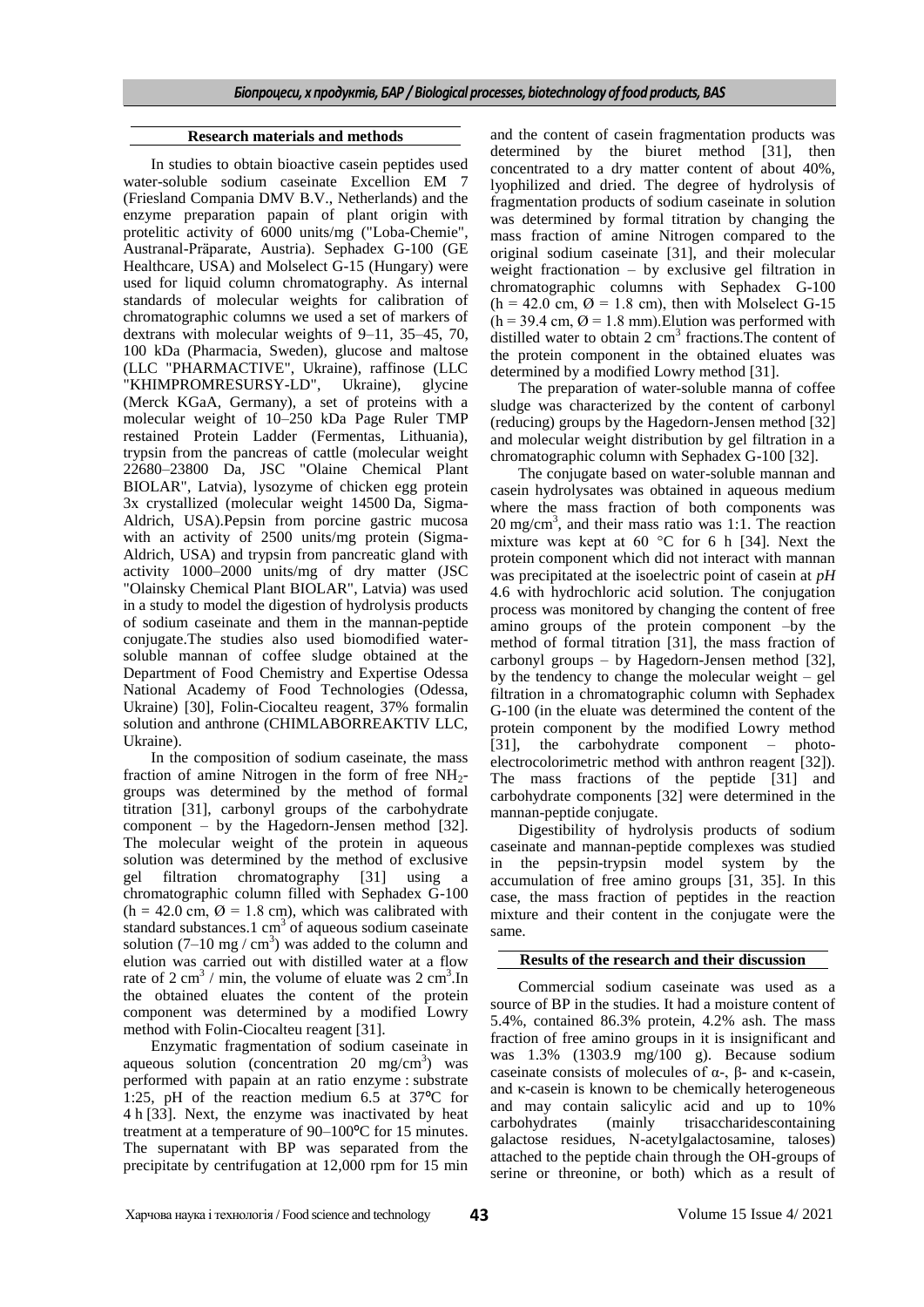enzymatic hydrolysis are likely to be transferred to water-soluble glycomacropeptide and not to waterinsoluble paracasein it was advisable to the content of carbonyl groups of the carbohydrate component [36] which was taken into account in subsequent experiments. It was found that the mass fraction of carbonyl groups in sodium caseinate reaches 3.4%. According to gel chromatography on columns with Sephadex G-100 sodium caseinate is heterogeneous in molecular weight (Fig. 2) and contains two dominant fractions with molecular weights of 95–89 and 70–62 kDa.



Enzymatic hydrolysis of sodium caseinate was carried out with the enzyme preparation papain which is obtained from papaya latex (Carica papaya).It is used in the food industry (to soften meat, causing significant degradation of myofibrillar and collagen proteins, to soften condiments, to lighten drinks) and in pharmacology in particular in preparations for indigestion. This enzyme belongs to cysteine endoproteases (peptidases), similar in action to pepsin, shows specificity for a wider range of protein substrates than pancreatic proteases, specifically cleaving peptide bonds formed by hydrophobic amino acids in particular has specificity for amino acids with aromatic side chains such as phenylalanine and tyrosine, also hydrolyzes amino acid esters and amides. Unlike pepsin, papain is active in a wide pH range of 3–12 (optimum 6.0–7.0) and a temperature range of up to 65ºC which makes it convenient to use. Papain-

derived peptides exhibit antioxidant, antidiabetic, and pancreatic lipase and α-amylase inhibitory activity and are used to control obesity [37].

Proteolysis of sodium caseinate with papain was performed by varying the duration of the hydrolysis process (30, 60, 120, 180, 240 min). The yield of proteolysis products depending on the duration of the process ranged from 77.8% to 83.9% (Table 1). Enzymatic hydrolysis of sodium caseinate contributed to a significant increase in the products of its fragmentation of the mass fraction of amine Nitrogen – from 4561.4 to 5687.5 mg/100 g (4.6–5.7%), which is 3.5–4.4 times more than the content of free amino groups in the original sodium caseinate. Protein hydrolysates obtained by proteolysis for 30 min were characterized by the highest content of free  $-NH_2$ groups, and kept for 2 hours – contained 8.3% less.

The results of gel chromatographic studies of the fragmentation products of sodium caseinate on columns with Sephadex G-100 and Molselect G-15 show that with increasing duration of the fermentolysis process gradually decreased the share of high molecular weight protein fragments and increased the share of low less than 1 kDa (Fig. 3, Table 1). Gel chromatograms of casein fragmentation products obtained during the first 30 and 60 min of fermentolysis are characterized by the presence of one inhomogeneous peak in contrast to those obtained by hydrolysis for 2, 3, 4 hours, which have a wide molecular weight distribution. The molecular weight of peptides with a maximum number of amino acid residues up to 20, which are considered BP, reaches 2.4–2.2 kDa, including BP with a molecular weight of 1 kDa and less, which contain up to 9 amino acid residues. The largest share of target casein BP contains hydrolysates obtained within 30 min of hydrolysis of sodium caseinate with papain, slightly less hydrolysates obtained by fermentolysis for 2 and 4 hours. The results of gel chromatogram studies on Molselect G-15 show that the amount of peptide fraction with an average molecular weight of less than 1 kDa gradually increases with prolonged proteolysis of sodium caseinate (Fig. 2).



**Fig. 3. The original curve of gel chromatography of casein peptides obtained during 120 min of the fermentolysis process: a – on Sephadex G-100, b – on Molselect G-15**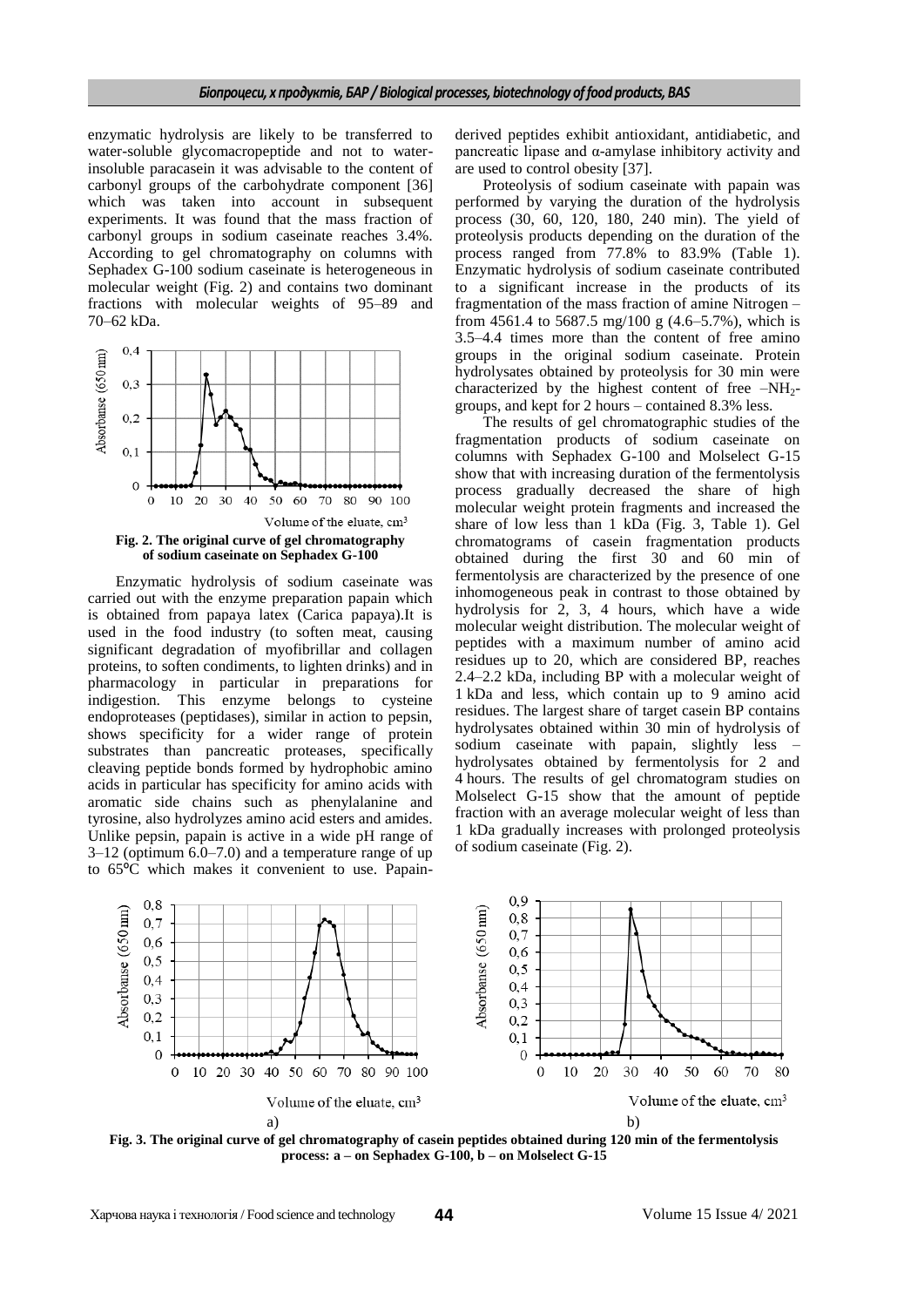| <b>Sample</b>                                                                            |     | Yield,<br>$\frac{6}{9}$ | <b>Mass fraction of amine</b><br><b>Nitrogen</b> |               | Molecular weight of | <b>Mass fraction of</b><br>peptides with |
|------------------------------------------------------------------------------------------|-----|-------------------------|--------------------------------------------------|---------------|---------------------|------------------------------------------|
|                                                                                          |     |                         | mg/100 g                                         | $\frac{0}{0}$ | peptides, kDa       | molecular weight<br>$\leq$ 3 kDa,%       |
| Case in peptides<br>depending on the<br>duration of<br>fermentolysis<br>with papain, min | 30  | 78.1                    | 5687.5                                           | 5.2           | $65-1, < 1$         | 59.5                                     |
|                                                                                          | 60  | 77.8                    | 4561.4                                           | 4.6           | $42-1, < 1$         | 39.5                                     |
|                                                                                          | 120 | 84.6                    | 5212.8                                           | 5.7           | $42-1, < 1$         | 55.2                                     |
|                                                                                          | 180 | 83.9                    | 4711.5                                           | 4.7           | $45-1, < 1$         | 46.2                                     |
|                                                                                          | 240 | 77.8                    | 5090.8                                           | 5.1           | $40-1, < 1$         | 57.0                                     |

**Table 1 – Characteristics of the products of hydrolysis of sodium caseinate(n=5, P≥0.95)**

Thus the action of papain on sodium caseinate yielded casein peptides with a wide molecular weight distribution and degrees of polymerization among which almost 1/2 are BP with average molecular up to 2.4 kDa, containing up to 20 amino acid residues. Because the yield of peptides obtained by proteolysis of sodium caseinate for 2 hours was the highest and they contained more than half of BP and had the largest number of free amino groups, in subsequent studies to obtain a nanohybrid used this fermentolysate.

To obtain a nanohybrid based on casein peptides by the Maillard reaction to purposefully diversify their physiological action as the second physiologically active component used water-soluble mannan of coffee sludge [30]. An important biological activity of mannans is the activation of macrophages and the stimulation of T-cells as a result of which they are considered powerful immunostimulants against infectious diseases and tumors. Mannan with a molecular weight of up to 20 kDa has a high immunomodulatory effect.

Water-soluble coffee mannan contained 11.2% of carbonyl groups (reducing terminal groups) as reaction centers for interaction with amino groups of peptides. According to the results of gel chromatographic studies on Sephadex G-100 (Fig. 4) water-soluble mannan is heterogeneous and has a wide distribution of molecular weights from 79 to 1 kDa which is dominated by high molecular weight fractions (72–32 kDa). The content of these fractions reaches 70.2%, 2.4 times less than fractions with a molecular weight of 11–28 kDa. Such a fractional composition of the mannan preparation will contribute to the manifestation of a wide range of physiological effects.

The mannan-peptide complex was obtained under the conditions established in [34] to obtain covalently bound casein-maltodextrin conjugates exactly the incubation of both components in the reaction mixture was carried out for 6 h at 60ºC. After precipitation of the protein at the isolelectric point which was not part of the conjugate and the target water-soluble nanohybrid was in the supernatant. The mass fraction of free amino groups in the nanohybrid was 1.8% or 1842.1 mg/100 g which proves their reduction by 3.2 times compared to casein peptides and the total number of carbonyl groups was 3.5% which is 42.6% less than

in peptides and 3.2 times less than in mannan. The yield of neutralized and lyophilized product was 38.1%, and the mass ratio of mannan : casein peptides in it was 1 : 8.0–8.4. The mass fraction of mannan in it reached  $10.6-10.9\%$  and peptides  $-89.1-89.4\%$ . Gel chromatography profiles of the obtained product (Fig. 5) show the coincidence of peaks of carbohydrate and peptide components in the high- and low-molecular regions. In their composition the content of high molecular weight fractions of mannan was significantly reduced and in the protein component the presence of high molecular weight fraction was stated. Apparently casein peptides covalently bind to both high- and low-molecular-weight fractions of mannan. As a result there is a redistribution of molecular weights: there are fractions with average molecular weights less than 1 kDa and in the range of 82–1 kDa, with the mass fraction of low molecular weight fraction  $(31-1 \text{ kDa})$  reaches 75.1% and the quantitative content of high molecular weight fraction (81–31 kDa) is 3.0 times smaller.The resulting product is a powdery mass of dark brown color and soluble in water.



**Fig. 4.The original curve of gel chromatography of watersoluble mannan from coffee sludge on Sephadex G-100**

Mannan-peptide nanohybrid was obtained by thermal incubation of casein peptides and watersoluble mannan in an aqueous medium. It contained significantly fewer free amino groups of the peptide component and reducing mannan groups compared to the original peptides and polysaccharide. However the profile of the gel chromatogram of the conjugate changes significantly in comparison with its individual components: the peaks of the carbohydrate component coincide with the peaks of the peptides. The conjugate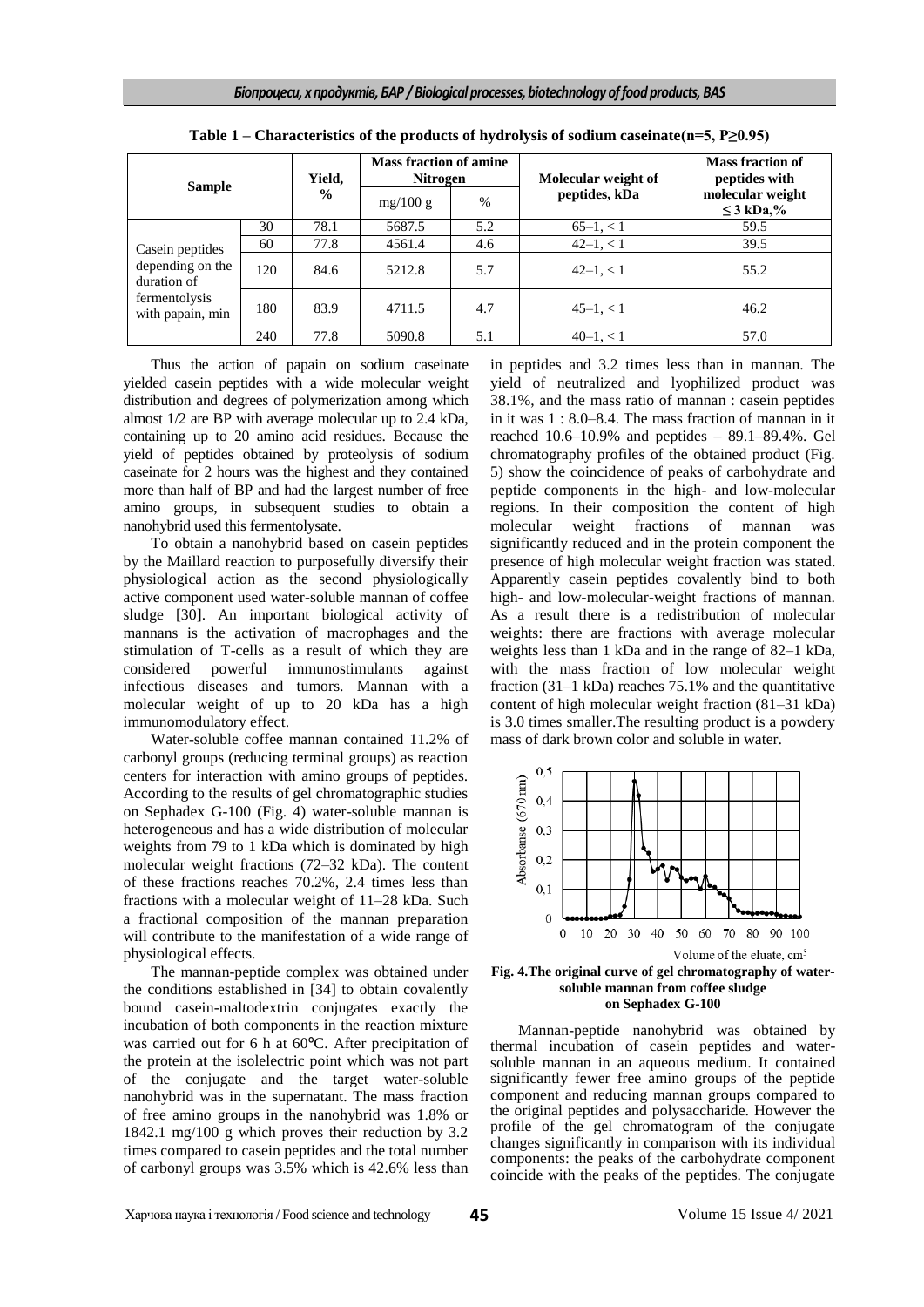contains 8 times more peptides than mannan although at the initial stage of the Maillard reaction the starting components were used in equal proportions. Such changes in the characteristics of the obtained product in comparison with free casein peptides and mannan indicate their interaction and obtaining of mannanpeptide nanohybrid.



**1** – **peptide component** ( $\lambda$  = 650 nm), **2 – carbohydrate component (λ = 670 nm)**

The effect of the polysaccharide component on the stability of the peptide component was evaluated in vitro in the pepsin-trypsin system. For this sample with the same content of peptide component (starting hydrolyzate and nanohybrid complex) was subjected to enzymatic influence and then compared the content of free amino groups in both studied solutions. It was found that enzyme treatment leads to a significant increase in these groups in the fermentolysate of the original model sample in comparison with such groups of the peptide component of the nanohybrid – almost 2.4 times. Thus the results of this experiment indicate that due to the combination of peptides with mannan by the Maillard reaction the stability of peptides is significantly increased. This approach can be used to obtain protective shells for labile BAS and to increase the bioavailability of peptides in dietary supplements and functional foods.

#### **Conclusion**

The expediency of using papain for fragmentation of sodium caseinate to obtain bioactive casein peptides has been established. The conditions under which the amount of BP among the fragmentation products of sodium caseinate is  $\frac{120 \text{ min}}{20 \text{ min}}$ , sodium casein concentration 20 mg/cm<sup>3</sup>. concentration  $mg/cm^3$ . enzyme : substrate 1:25, pH of the reaction medium 6.5, temperature 37ºC).

To increase the stability of BP in technological processes and during transit along the gastrointestinal tract is promising to create mannan-peptide nanohybrids by the Maillard reaction (mass fraction of each of the components of the conjugate in aqueous medium 20 mg/cm<sup>3</sup>; mass ratio of mannan : BP 1:1, temperature  $60^{\circ}$ C, time 6 h). This approach can be used both to obtain protective shells of labile BAS and to increase the bioavailability of peptides when they are included in dietary supplements and functional foods.

#### **References:**

- 1. Sanchez A, Vazquez A. Bioactive peptides: A review. Food Quality and Safety. 2017;1:29–46. [https://doi.org/10.1093/fqsafe/fyx006.](https://doi.org/10.1093/fqsafe/fyx006)
- 2. Agyei D, Danquah M. K. Industrial-scale manufacturing of pharmaceutical-grade bioactive peptides. Biotechnology Advances. 2011; 29:272–277. DOI: 10.1016/j.biotechadv.2011.01.001.
- 3. D de Araujo et al. Comparative α-helicity of cyclic pentapeptides in water. Angewandte Chemie. 2014; 53: 6965–6969. [https://doi.org/10.1002/anie.201310245.](https://doi.org/10.1002/anie.201310245)
- 4. Checco JW et al. α/β-Peptide Foldamers Targeting Intracellular Protein-Protein Interactions with Activity in Living Cells. Journal of the American Chemical Society. 2015; 137: 11365–11375[. https://doi.org/10.1021/jacs.5b05896.](https://doi.org/10.1021/jacs.5b05896)
- 5. Yaqi Chen et al. Stabilization of peptides against proteolysis through disulfide-bridged conjugation with synthetic aromatics. Organic and Biomolecular Chemistry. 2017; 15: 1921–1929[. https://doi.org/10.1039/C6OB02786E.](https://doi.org/10.1039/C6OB02786E)
- 6. Shahidi, Zhong Y. Bioactive peptides. Journal of AOAC International. 2008; 91: 914–931. https://doi.org[/10.4236/vp.2020.64020.](https://doi.org/10.4236/vp.2020.64020)
- 7. Sharma S, Singh Rana S. Bioactive peptides: a review. International Journal Bioautomation. 2011; 15(4): 223–250.
- 8. Walther B, Sieber R. Bioactive proteins and peptides in foods. International Journal for Vitamin and Nutrition Research. 2011; 81(2-3): 181–191. https://doi.org[/10.1024/0300-9831/a000054.](https://doi.org/10.1024/0300-9831/a000054)
- 9. Korhonen H, Pihlanto A. Food-derived bioactive peptides opportunities for designing future foods. Current Pharmaceutical Design. 2003; 9(16): 1297–1308. https://doi.org[/10.2174/1381612033454892.](https://doi.org/10.2174/1381612033454892)
- 10. Lemes AC et al. A review of the latest advances in encrypted bioactive peptides from protein-rich wasteInternational Journal of Molecular Sciences, 2016; 17(6):950. https://doi.org/10.3390/jims17060950.
- 11. Moldes AB, Vecino X, Cruz JM. Nutraceuticals and food additives. In Pandey A. Du G. Sanroman M. A. Soccol C. R. Dussap C-G.(eds.). Current Developments in Biotechnology and Bioengineering: Food and Beverages Industry, Elsevier, Amsterdam, Netherlands; 2017; 143–164.
- 12. Mohanty D Jena et al. Milk derived antimicrobial bioactive peptides: a review. International Journal of Food Properties. 2016; 19(4): 837–846. [https://doi.org/10.1080/10942912.2015.1048356.](https://doi.org/10.1080/10942912.2015.1048356)
- 13. Meisel H, FitzGerald RJ. Biofunctional peptides from milk proteins: mineral binding and cytomodulatory effects. Current Pharmaceutical Design. 2003; 9(16): 1289–1295. https://doi.or[g/10.2174/1381612033454847.](https://doi.org/10.2174/1381612033454847)
- 14. Ferranti P et al. Casein proteolysis in human milk: tracing the pattern of casein breakdown and the formation of potential bioactive peptides. Journal of Dairy Research. 2004; 71(1): 74–87. https://doi.or[g/10.1017/s0022029903006599.](https://doi.org/10.1017/s0022029903006599)
- 15. Clare et al. Biodefense properties of milk: role of antimicrobial proteins and peptides. Current Pharmaceutical Design. 2003; 9(16): 1239– 1255. https://doi.org[/10.2174/1381612033454874.](https://doi.org/10.2174/1381612033454874)
- 16. Qianxia Liu et al. Isolation of antioxidant peptides from yak casein hydrolysate. RSC Advances. 2020; 34: 19844–19851. [https://doi.org/10.1039/D0RA02644A.](https://doi.org/10.1039/D0RA02644A)
- 17. Van der Kraan MI et al. Lactoferrampin, an antimicrobial peptide of bovine lactoferrin, exerts its candidacidal activity by a cluster of positively charged residues at the C-terminus in combination with a helix-facilitating N-terminal part. Journal of Biological Chemistry. 2005; 386(2): 137-142. https://doi.or[g/10.1515/BC.2005.017.](https://doi.org/10.1515/bc.2005.017)